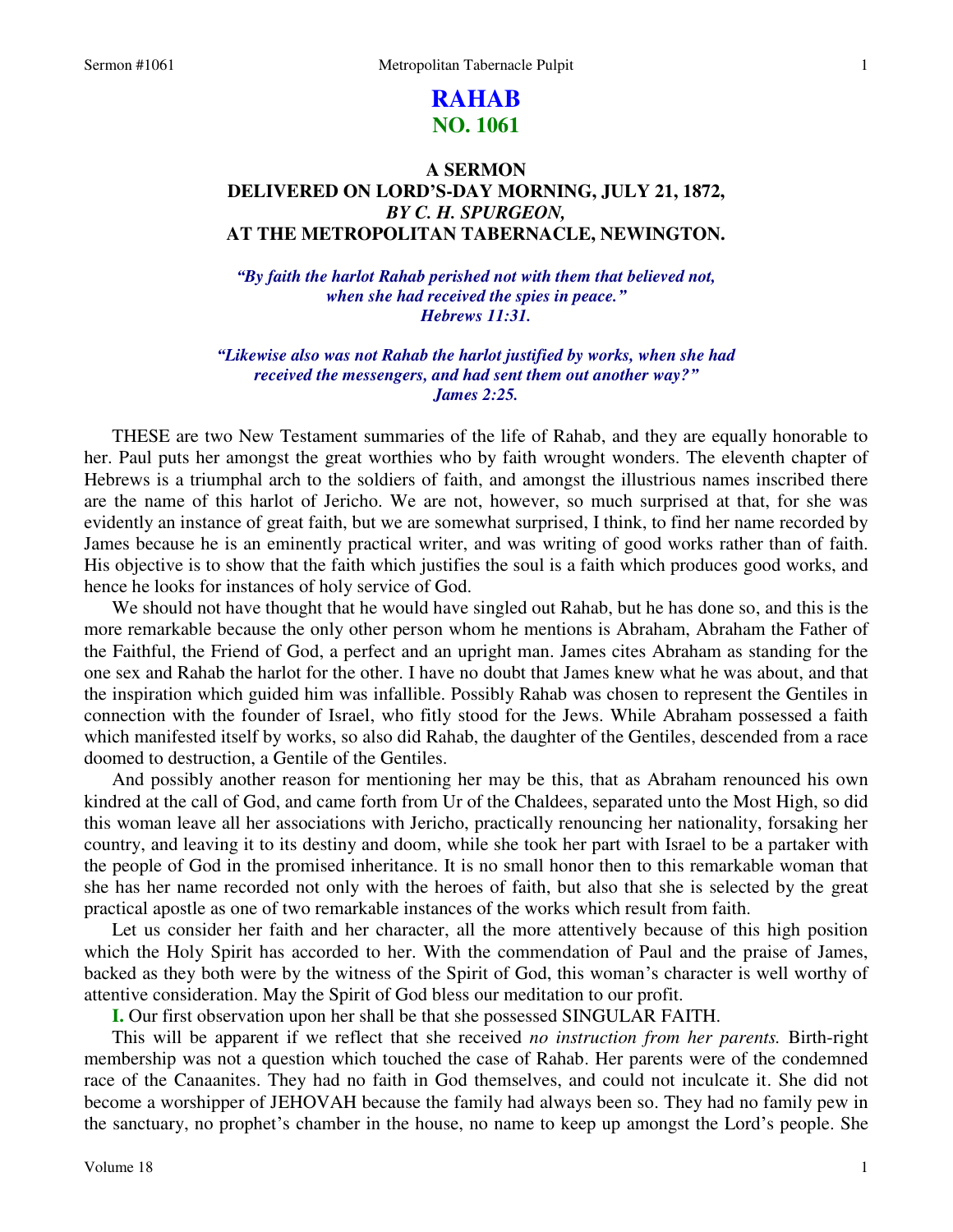was the first and only one of her race called out by grace. God had chosen her as "one of a family" by His electing love, and though we hope that grace continued in the household for many generations, yet it first of all came into it by her.

Now, we do not so much wonder, though, I believe, in many respects it is equally to God's glory, when we see the children of godly parents becoming believers in Christ, for we remember the many prayers offered for them, the instructions which they have received, the affectionate admonitions which they have heard, and above all the godly examples which they have seen, we do not so much wonder, though indeed even in that case it is a work of the Spirit of God as much as in any other if the conversion is genuine, but we do marvel, and we cannot help it, when we see one rising out of a family in which no true religion had ever been seen before. Here we see a lone palm in the desert, a solitary life among the tombs.

It is a struggle, as some of you know to stand in the position of a lonely witness for God in a family. When in seeing inquirers I have to talk to young persons who are the only ones of the family attending the house of God at all, the only ones who make any pretensions to godliness, I feel great sympathy with them because I know they will have much to put up with, and a heavy cross to carry, such converts are not plants in the conservatory, but flowers exposed to the winter's cold, yet it is right to add that I have often observed that these have become amongst the strongest, and most decided, Christians that I have ever met. Even as Rahab, though her faith was solitary and was like a lily among thorns, yet was her faith none the less strong, and perhaps all the more unwavering.

Reflect again that her faith was singular because she was *not in a believing country.* Not only within doors had she none to sympathize with her, but in the whole city of Jericho, as far as we know, she was the only believer in JEHOVAH. It is right to conclude that if there had been other believers there, either the city would have been spared for the sake of ten righteous, or else there would have been means found for their preservation, but she was the only one there.

If we could have taken a birds-eye view of the city of Jericho, and had been informed that there was one believer there, I warrant you we would not have looked to Rahab's house. She would have been about the last person that we would had supposed had been a possessor of faith in the true God. God has a people where we little dream of it, and He has chosen ones among a sort of people whom we dare not hope for. Who would think that grace could grow in the heart of one who was a harlot by name, as though her sin was openly known to all, yet it did grow there, like a fair flower blooming upon a dunghill, or a bright star glittering on the brow of night. There her faith grew and brought forth glory to God.

I know not what god they worshipped at Jericho, but the whole city was full of idolatry, and she alone looked to the living God. The whole city was full of filthiness and bad as she had been, her faith must have made her loathe the sin. Jericho was neighbor to Sodom, not only as to locality but as to condition, and bad as this woman had been it is probable that her sin was among the least of the offenses practiced there. It is a shame even to speak of the loathsome crimes which defiled Jericho. When reclaimed by sovereign grace, Rahab must have found herself as much alone in Jericho as Lot had found himself alone in Sodom. She was the one and only believer amidst an idolatrous and depraved generation.

May we not have hope, dear friends that from the lowest slums of our vast city there may be other Rahabs? Why not a Rahab in the Haymarket as well as in Jericho? May we not trust that among those who have been in our prisons, there yet may arise believers in the Lord God of Israel? May we not even hope that the fame of the Gospel may have been carried by rumor into cities unvisited by missionaries, and that here and there Rahabs in unknown cities may be seeking after the Lord? There is no telling what grace may be silently doing throughout the world in culling out the ones and twos whom God has chosen. Israel dreamed not of finding an ally within her enemy's walls, yet the Lord would have it so, and so it was.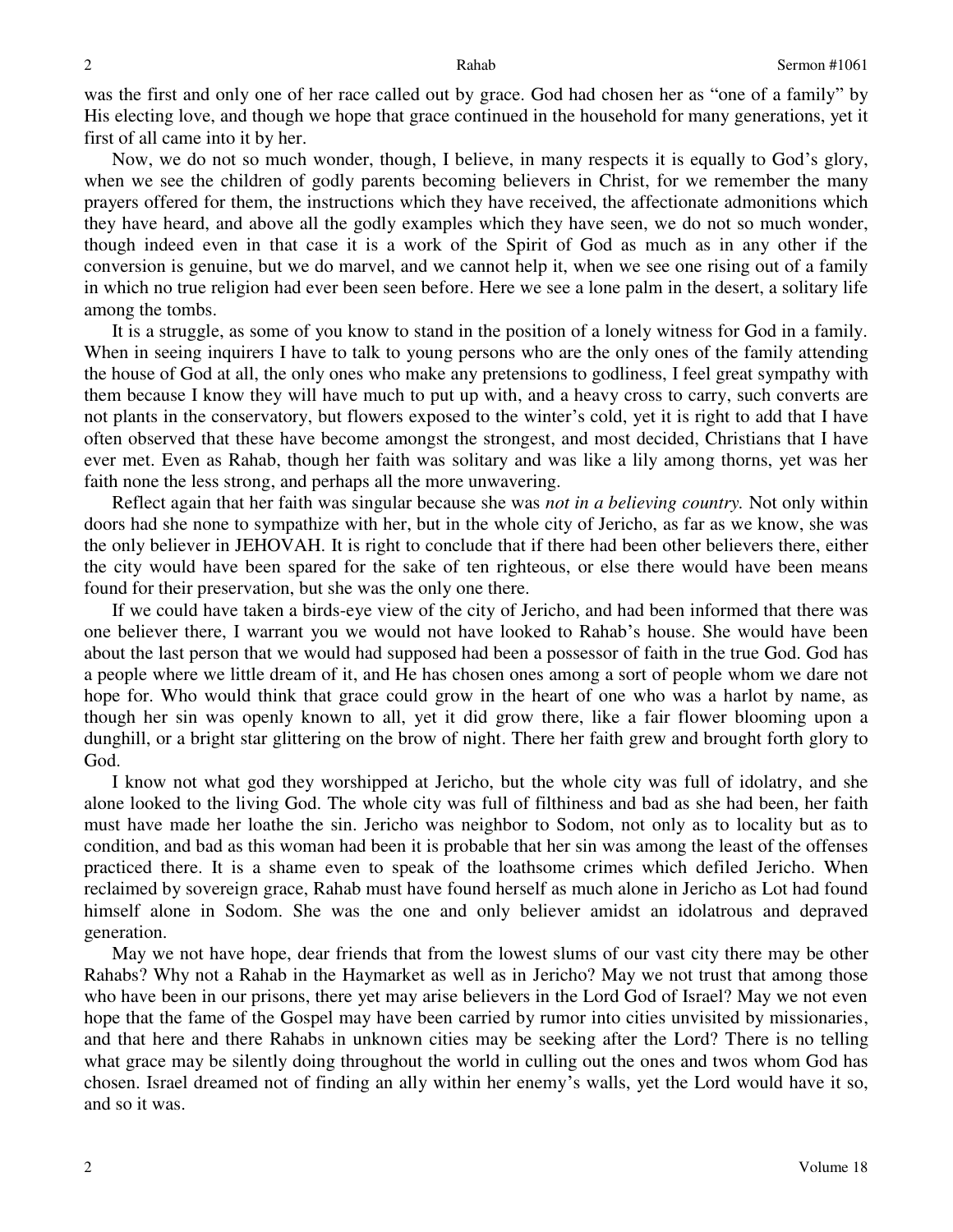Remember, too, that Rahab's faith was remarkable because *her means of knowledge were very slender,* and therefore, the food of her faith was comparatively scant. She had no book inspired of God

to read, she had been instructed by no prophet, no Elijah had spoken to her in the name of God, no Jonah had gone through the streets of her city, warning men to repent. What information she had obtained she had gathered by odds and ends. She had put together the talk of the marketplace, the chat at the well, and the gossip outside the city gates, and she had concluded that a nation had come out of Egypt, and that for their sakes, and by their God JEHOVAH, the Egyptian king had been destroyed at the Red Sea, that Sihon, king of the Amorites, and Og, king of Bashan, had been overthrown in battle by this people, and that it was certain they were on their way to take the whole of Palestine to themselves, because their God had given it to them. Out of these common reports, this woman had gathered evidence sufficient for faith to rest upon.

The proverb has it that common fame is a common liar, but in this case the general panic with which her countrymen had been seized, convinced her that the reports were true. The terms in which the advance of Israel was everywhere described, convinced her that a terrible calamity hung like a cloud over the country, and paralyzed both the court, the army, and the people, she saw that the ground of fear was that a living God was with this people, and she said within herself, "Verily, there is one God," and her conscience within responded to that declaration. She felt it was so, and light streamed in upon her spirit. She believed in JEHOVAH the God of Israel, and she began to worship Him, expecting that the cause which He espoused would be successful, and that those who were His enemies would certainly come to destruction.

Slender, I say, was the basis, strong enough in itself, but far inferior to that line upon line, precept upon precept, which we have so long received. Many here present have the whole of God's Book before them, and yet do not believe, they have the testimony of His saints by the thousands, and yet do not believe, they are earnestly entreated by living witnesses, yet do not believe, but this poor woman, with her few opportunities became a believer in JEHOVAH. Take heed lest in the day of judgment she should rise up against you. She believed with far less testimony, how will you be able to excuse your own persistent unbelief? I pray you, dear hearers, think of this.

Perhaps the most amazing thing about her faith was that she should be a woman *of such a character*. She was apparently the most unlikely person to become a believer in JEHOVAH. She was a harlot, a woman that was a sinner, and universally known to be such. Desperate attempts have been made to find some other meaning for the word rendered harlot, but they have been utterly fruitless. Both Paul and James declare concerning her that she was what we commonly call her. The idea that she was a hostess or tavern keeper is absurd because such a thing as an innkeeper was not known in those days, as everybody knows. To foist such an interpretation as that upon the original Hebrew is not to translate, but to misinterpret, and no one has ever attempted it with the Greek.

She had doubtless been a great sinner, it is no use trying to mince the matter. Let the glory be to divine grace. Why should we wish to rob God of His honor in having delivered such a woman from her sin? But after she became a believer in JEHOVAH it strikes me she forsook her sin and became another character, though she was still known by her old title. We read that she hid the spies among the stalks of flax. For what purpose had she stalks of flax upon her roof if she had not begun to be an industrious working woman?

A little thing will often indicate character, a straw shows which way the wind blows, and it seems to me to be most probable that she had forsaken her unhallowed life. And then, since hospitality had come to be forgotten in Jericho and the other Canaanite cities, she, being a follower of JEHOVAH, and knowing that hospitality was His delight, would go to the city gate every now and then, just as Lot had been accustomed to do, and watch for strangers, and see if she could entertain them. She was under no suspicion in doing this, because her old name would stick to her, and give her a license to do what others might not attempt without being suspected of treason against the crown by entertaining aliens and adversaries. So I doubt not she most honestly entertained strangers, and the reason why on this occasion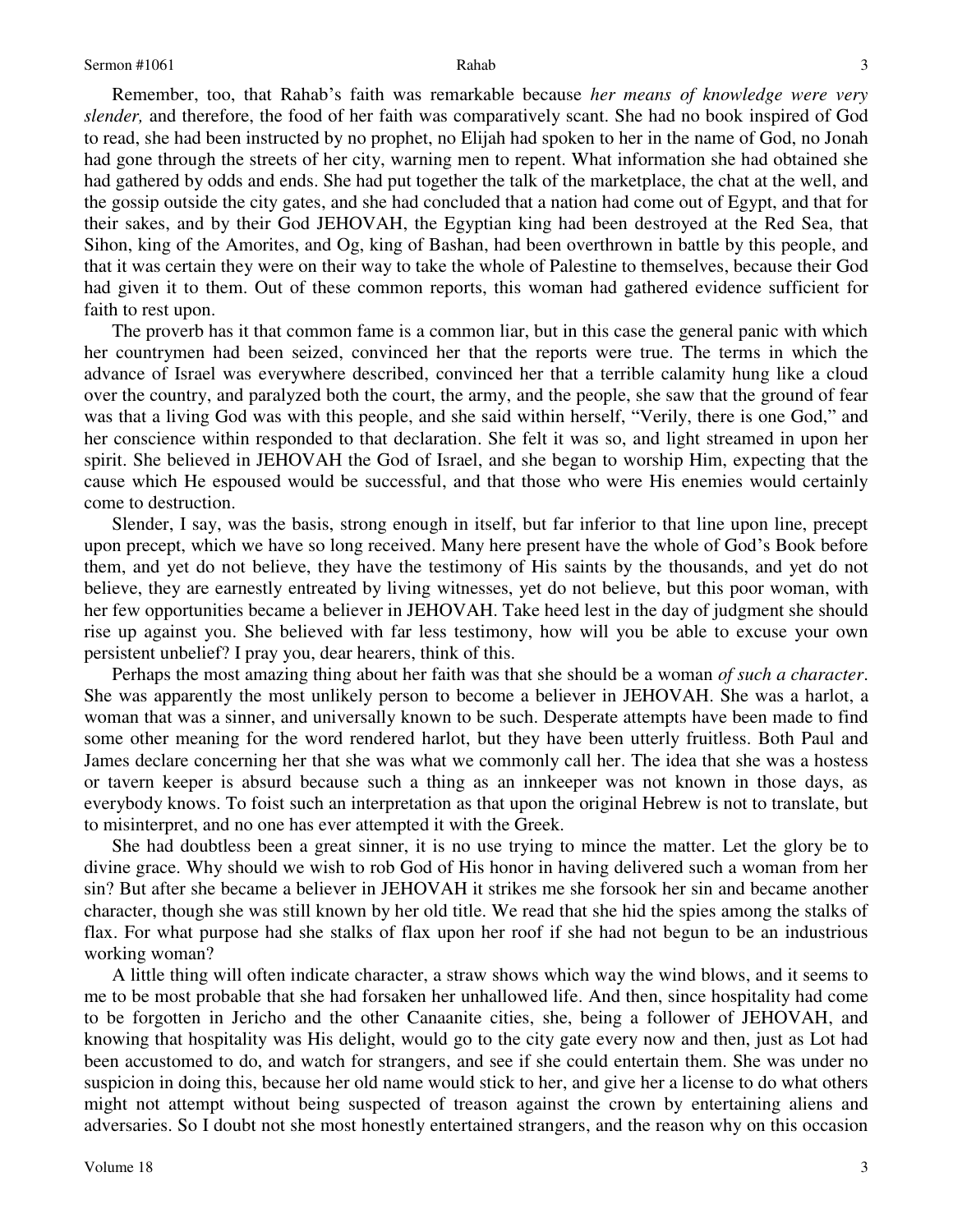the spies came to her, was because she was generally on the lookout to receive wayfarers who else perhaps would have received sad treatment at the hands of her wicked townsmen. So the generous spirit which true religion gave her brought her into contact with the Israelites who came to spy the land, and they became in God's hands the means of her safety when the city was destroyed.

The grace of God had, even before these men came, lifted her up out of her former self, and though her old name stuck to her, I think I see reason to believe that her old character was gone, and she had become a new creature through the power of faith. However, she was a harlot once, and the wonder is that she became a believer. Wonders of grace are God's delight, He loves, for Jesu's sake, to call unto Himself the lowest of the low, and the vilest of the vile.

The Lord acts in the same manner still. Let us rest assured that Jesus still receives sinners, and that publicans and harlots enter into the kingdom of heaven before the self-righteous and captious. It is very remarkable that in the pedigree of Christ there should be so many women with blotted characters, that there should be an incestuous Tamar, a harlot Rahab, an idolatrous Ruth, and an adulterous Bathsheba, so that Jesus Christ, the Savior of sinners, has descended as to His earthly parentage from the loins of sinners, and so is nearly akin to them. O the depths of the grace of God! How matchless is the condescension of the Redeemer!

Once more, Rahab's faith was singular because *the subject of it was difficult.* What was it she had to believe? Was it not this? That Israel would destroy Jericho. Now, between Jericho and the tribes flowed the Jordan, and the Israelites had no means of crossing it. Only a miracle could divide that overflowing river. Did Rahab's faith expect a miracle? If so, it was remarkably strong. Around Jericho stood a gigantic wall. There was no likelihood of the assailants scaling it or making a breach in it. Did Rahab think that those walls would fall flat to the ground? Or did she leave the way of the capture with God, firmly believing that it would be conquered? If so, she was a woman of no small faith. I have known intelligent Christians whose faith could neither have divided a flood nor leaped over a wall, but this poor woman's faith in God did both. She was sure that the God of the Red Sea would be the God of the Jordan, and that He who smote Og, king of Bashan, could strike the king of Jericho too. Her faith was special because it was strong, and the strongest faith often is in those who have far more of a basis on which to rest it.

Now, let each one of us say as we think of this woman's strange faith, "Why should not I have the same faith in the living God? God can give it to me. Though my past life may have been greatly defiled with sin, yet why should I not put my trust in the Lord, the Savior? Is not faith the very grace which best becomes a sinner, and does most for a sinner? Has not God sent Jesus Christ into the world to redeem men from sin? Has He not redeemed many already by the power of His Spirit, and the application of His precious blood? I will believe in Jesus."

Oh, may the Holy Spirit give you faith at this moment. May God's electing love single out some here who have been, if not actually, yet in heart, as bad as Rahab, and may they be led by infinite mercy, having followed her in sin, to imitate her in faith. Come, you fallen, Jesus can raise you. Come, you filthy, Jesus can cleanse you. Believe, and eternal life is yours.

**II.** In the second place, RAHAB'S FAITH WAS ACTIVE.

It was not a sleeping faith, or a dead faith, it was an operative faith. It was active, first, *mentally*. When she believed she began to think. Some persons get converted at revivals and wild excitements, and seem to me as if they either have no brains or else their heads were never entered by grace. You have always to keep up a great excitement or you will miss them. They have no well-considered principles. If you asked them what they believe they would not know, nor would they be able to tell why they believe. They probably believe because other people believe, the minister is earnest, and they had a good time in general, hence their faith, reasonable reason they have none.

The best believers to wear and endure are the thoughtful ones, men of principle, men who weigh and judge. They of course have their conflicts all the more for their thoughtfulness, but then, on the other hand, they gather strength by the mental exercise, and these are the men who are not carried about with

4

4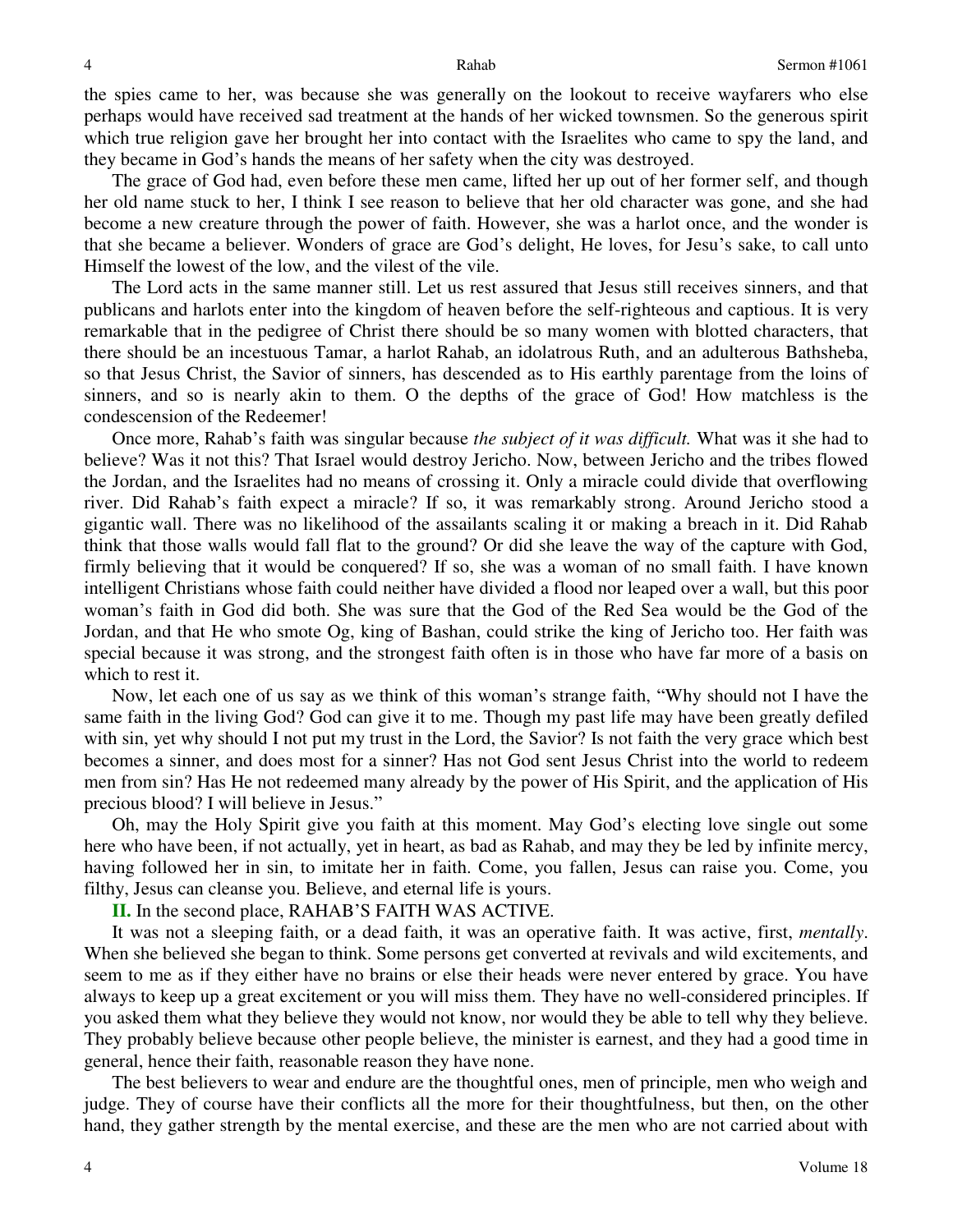every wind of doctrine, but who stand fast in the trying hour. Would to God we had a large army of thoughtful believers for then Ritualism and Rationalism would do far less mischief.

Rahab was a thoughtful woman, and had quite a system of theology of her own. She knew the past, she knew the story of the Red Sea, and of Og and Sihon, she knew something about God's having promised by covenant to give the country to the Israelites, and from that she gathered the present. Notice her doctrine upon present things, "The Lord JEHOVAH, He is God in heaven above and in earth beneath." She laid that down as a certain fact, that the Lord JEHOVAH who had done so much must be the God in heaven above and in the earth beneath, and then from that she drew her inference as to the future. She believed that God would give the country into Israel's hand, and she asked that when the Lord did actually do so, they would deal kindly and truly with her.

And so she had a doctrine about the present, the past, and the future, and she had it all arranged in her own mind. But her thought was not only so active that she became a doctrinalist, one commentator even calls her a semi-prophetess, but she was active in her mind as to her decision for the Lord. She said, "I belong to this town, I have citizen privileges in Jericho, I will give them all up. God is against this city and it will be destroyed, and I shall be destroyed in it if I am against God, but He is the true God, I therefore side with Him and take part with His people, if He will but have me, I will put myself beneath the shadow of His wings and ask Him to cast the skirt of His garment over me. Henceforth I am no citizen of Jericho, I disavow my allegiance to its king."

When the spies came she knew her course of action, she did not regard herself as bound to take any part in the defense of the city by sending word to the king that spies had come. She considered herself as an Israelite, and acted as such. Oh, I wish that some professors were half as decided as this. They know the truth but they do not stand up for it, they will hear it caviled at and ill words thrown at it, yet their blood never boils with indignation against the adversaries of God. They keep very quiet, and perhaps one reason is that they have nothing to say. They have not learned Christ, they have no reason for the hope that is in them, and therefore they cannot give it with meekness and fear, and so their religion appears to be a dead letter as far as their mind is concerned. God deliver us from such a faith as that. May we have a faith which thrills our entire manhood, moves our judgment, enlightens our understanding, and makes us decide for the truth and righteousness in whatever company we may be thrown.

But next was another form of activity. Her faith was *active in her own sphere.* As I have already conjectured that she became willing to entertain strangers, so when she saw the servants of God in the form of the two spies she knew at once what to do. She took them home and she did her best to hide them. She did not set up to be a heroine, and say, "Now I am a follower of JEHOVAH, I must be doing something extraordinary." She did not pack up her clothes, and start off to some distant place where she could find more glittering service for JEHOVAH, but she stopped where she was and served God there. She minded her own guests and kept her own house.

I believe that home duties are one of the very best forms of the activity of faith, especially in Christian women. Our business is not to do what we fancy but what the Lord appoints for us. Of many a Christian woman it is best to have it said, as of Sarah, when they said, "Where is Sarah?" and the answer was, "In her tent." It is a good thing when a Christian feels he will not choose his work but will take the work God chooses for him, he resolves not to ape somebody else, but to follow the special path which the Lord marks out for him.

Now Rahab was not to anticipate Joel, and drive a tent pin through the head of the King of Jericho, nor to be a Deborah and call some Barak to the battle. She had work at home ready to hand, and what her hand found to do she did with all her might. May we see in all of you who are Christians the faith which works in its own sphere, may you exhibit the religion of common things. Do not believe in knight-errantry. Do not be spiritual Don Quixotes. God has made you what you are, a mother, or a daughter, a husband, a servant, or a master, serve God as such. There is something for you to do in your position. Extraordinary calls may come, and I pray they may come to some here present, but they are not

5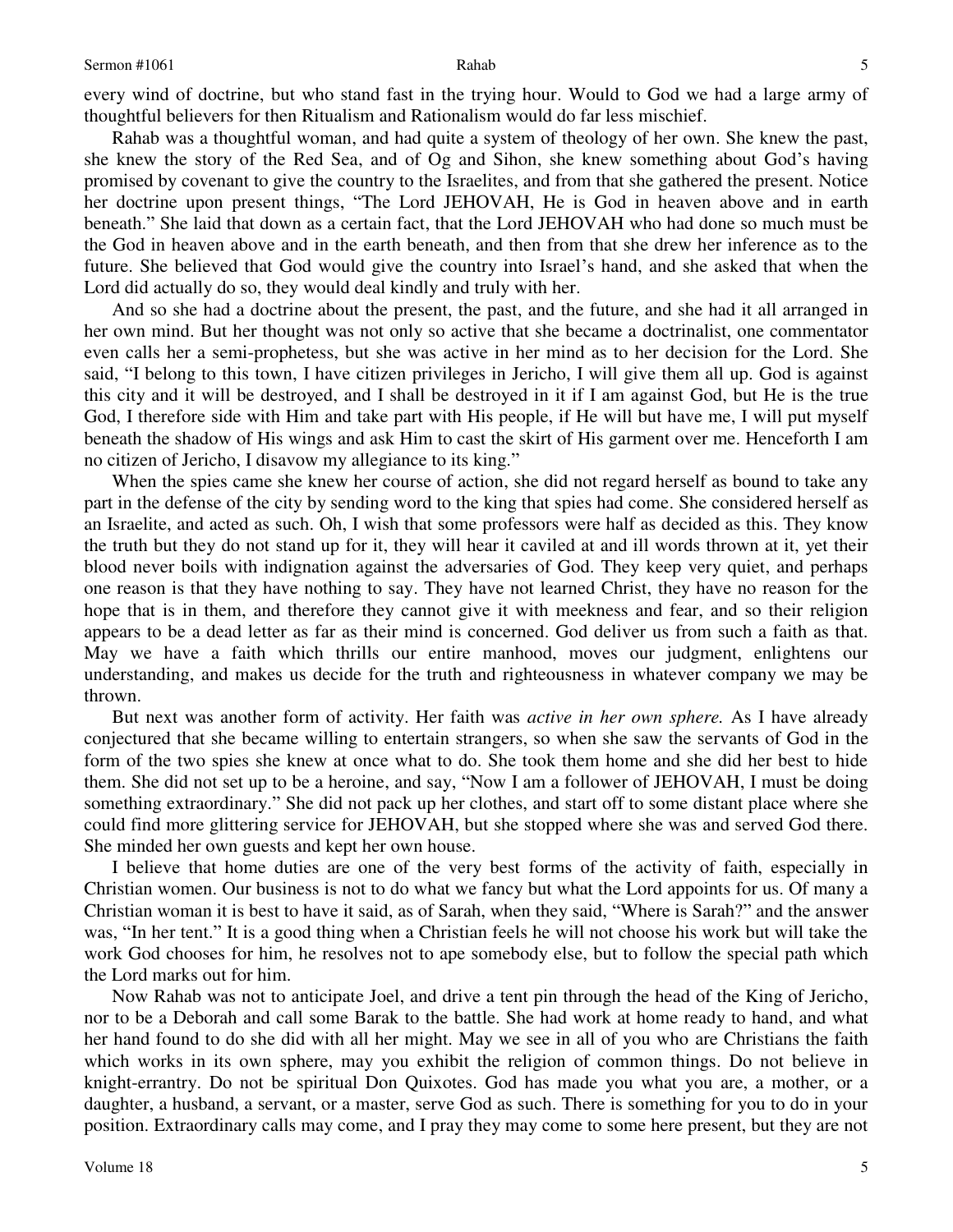likely to be given to those who cannot use their present everyday opportunities. We may be called to very special service and have special grace given, but it is best for us till such calls are felt to mind our business in the station of life in which God has placed us. Moses kept sheep till he was bidden to deliver Israel, Gideon was threshing when the angel appeared to him, and the disciples were fishing when Jesus called them. They used diligence in their callings, and then threw their hearts into their higher calling. So Rahab did. The spies came to her, she received them in peace, she hid them, and after she hid them she let them down by a rope from her house on the wall, which perhaps she had done before to very different characters. Then she gave them the best advice she could, and was thus the means of preserving their lives. She fulfilled a very necessary part in Israelite history. Her faith was truly active and is to be commended.

And let me say that she did all this to *the best of her ability,* and used her common sense. She covered them up with flax, she put them on the housetop, she let them down after it was dark, she told them to go to the mountain, she recommended them to wait three days till the heat of the search should be over, she acted prudently. She did all she could, and she did it with remarkable tact and shrewdness. I never could see why true religion should be so often associated with stupidity, and yet I have remarked that some gracious people either affect a babyish simplicity, or else the Lord has indeed chosen the foolish things of this world.

If you have faith, surely you are not therefore to act as if you had lost your reason. It seems to me that faith is common sense spiritualized, carried into the affairs of religion, and that it is quite consistent, nay imperative upon us, to discontinue common sense in your ordinary affairs. We are to be wise as serpents, as well as harmless as doves. Does not the apostle say, "In understanding be you men"?

Oh, if men had their wits as much about them when they serve God as they have when they are looking for guineas, how much more would be done in the church and the world, but there is often a blundering in the management of Christian societies and Christian churches which would not be tolerated for a moment in a house of business, and men are allowed to be head and foremost in Christian enterprises who would not be reckoned worth their salt for selling pins or driving pigs. We ought to be as thoughtful, as careful, as prudent, as quick, as enterprising, what if I say as go-a-head, in the service of God as we should be in the pursuits of life. I commend Rahab's faith for that, because while she was thoroughly active she was active in the way in which she could best serve the church of God, and brought all her wits and abilities into full play.

Rahab was also active *at great risk.* Rahab's faith made her run the risk of being put to death, for if the spies had been discovered there would have been short shriving of Rahab. The king of Jericho's sword would soon have taken off the head of the woman who dared to conceal the enemies of her country. She gladly staked all upon the truth of God, and ran all risks to save the servants of the Lord. In this being far superior to those who will not risk their employment, their situation, their good name, or even the love of a single relative for Jesus Christ's sake.

She was thus possessed of an active faith and we may say as James does, "Likewise also was not Rahab the harlot justified by works, when she had received the messengers, and had sent them out another way?" Did not her works go with her faith? Was not the faith which justified her, a faith which produced works? Did not the Holy Ghost work in her a manifest activity which justified her faith by proving it to be real, and justified her by showing that she was sincere?

### **III.** RAHAB'S FAITH WAS MARRED WITH GROSS WEAKNESS.

She lied unto the men who came to the door to seize the spies. She said that two strangers had come to her, but she did not know from whence they came, which was a lie, and she did not know where they were gone, but they had departed some time ago, and they had better be pursued, this was another falsehood, and is altogether inexcusable. But at the same time, please to recollect that she did not know it was wrong to lie. There were, no doubt, in her conscience, indistinct glimmerings of an idea that to lie was an evil thing, but nevertheless, her surroundings prevented her clearly knowing it as we know it. To this very day among many Orientals it is far more usual to lie than to speak the truth, in fact, a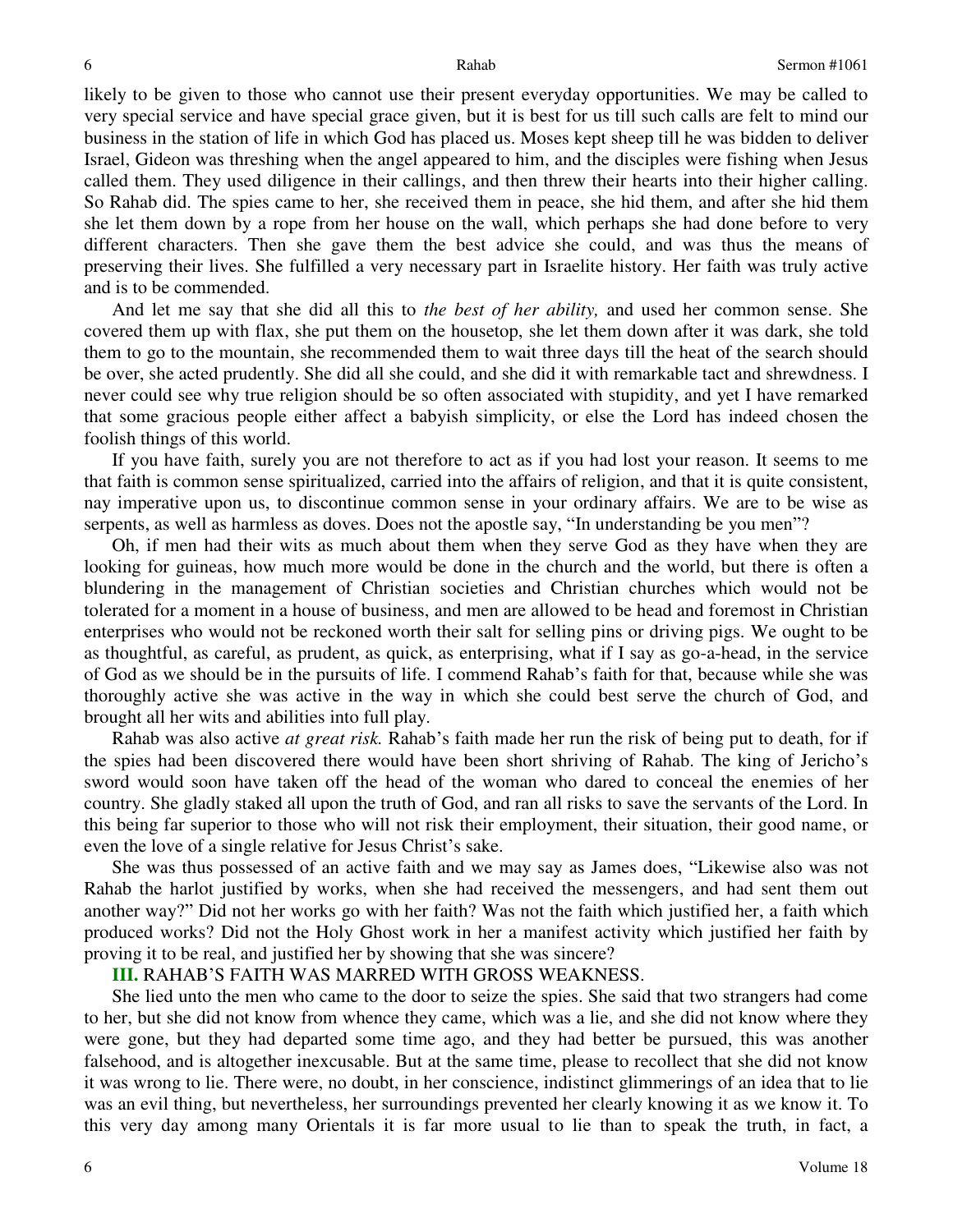thoroughbred aboriginal eastern never speaks the truth unless by mistake, and he would be very sorry for it if he knew he had done so, even by accident. Among the Hindus men cannot readily be believed upon their oaths in courts of justice. *We* despise a great liar, but the Easterns consider him a genius. Sad it is, but it has always been so, and this very much accounts for our finding such men as Abraham and Isaac deliberately saying, under certain trying circumstances, the thing that was not.

You must judge individuals from their own standpoint, and consider their circumstances, or you may do them an injustice. I am not going to excuse Rahab's lie. A lie in Rahab, or in Abraham, is as bad as in anyone else, but in this case there is this to be said, she had not been taught, as most of us have been, that a lie is a degrading sin. Nobody had ever said to her, "To deceive is contrary to the law of God, for His Spirit teaches us not to lie to one another, seeing we have put off the old man with his deeds."

There is one thing else to be said. I have often tried to put myself in Rahab's place, and have said, "Now, suppose I had been hiding two servants of God during the old days of Claverhouse's dragoons, for instance, if I had Alexander Peden and Cameron in the back room, and two dragoons should ride up to my door and demand, "Are the ministers here?" I have tried to imagine what I should say, and I have never yet been able to make up my mind. I suppose I have more light than Rahab, and certainly I have had more leisure to consider the case, and yet I do not see my way. I do not wonder, therefore, that she blundered. And I am not much astonished that she said what she did say, for it would most readily suggest itself to her ignorant and anxious mind.

I have turned over a great many schemes of what I would have said. I do not see how I could have said, "Yes, they are indoors." That would be to betray God's servants, and that I would not do. I have concocted a great many pretty-looking plans, but I confess that upon examination, they appear to be more or less tinctured with the deceit which tries to justify or conceal deceit, and therefore I have had to abandon them as being no better than falsehood and perhaps not quite as good. I am not sure whether Rahab's lie was not more honest and outspoken than many an evasion which has suggested itself to very clever people, in fact, as a rule, things which are not obvious, and need cleverness to suggest them, are rather suspicious. Strip a Russian and you find a Tartar, and if you strip these clever plans they peel into falsehoods after all.

I do not want to say a word of apology for the falsehood, far from it. It is wrong, wrong, wrong, wrong, wrong, altogether wrong, but for all that, before you condemn Rahab, be quite sure that you do not condemn yourself, and ask yourself first what *you* would have said, or what *you* would have done under the circumstances. To tell the truth is always right. Consequences are not so much to be thought of as the claims of the God of truth. Sometimes, plain truth has had a very wonderful effect, and doubtless it would, in every case, be the best policy.

I have heard of a man who had been brought up before Judge Jeffreys to be tried for rebellion against King James II, and there was always very faint hope of a man escaping who had once been introduced to that monster. By some means, Story had gained a great repute for honesty, and Jeffrey brought him before the king to speak for himself. As I remember the history, it ran somewhat in this way: The king said, "Well, Mr. Story, you were in Monmouth's army, were you not?" "Yes, please your majesty." "And you were a commissary there, were you not?" "Yes, please your majesty." "Did you not preach and make speeches to the crowd?" "Yes, your majesty." "Pray," said the king, "If you have not forgot what you said, let us have a taste of your fine florid speech, give us some flowers of your rhetoric, and a few of the main points on which you insisted." "I told them, your majesty, that it was you that set fire to the City of London." "A rare rogue, upon my word," said the king, "and pray, what else did you tell them?" "I said you poisoned your brother, and that you were determined to make us all papists and slaves." By this time the king had heard enough, and asked him what he would say if, after all this, he should grant him his life and a free pardon. Story thereupon declared that he should, in such an unlikely case, become a right loyal subject, whereupon he received a free pardon as an honest though mistaken man.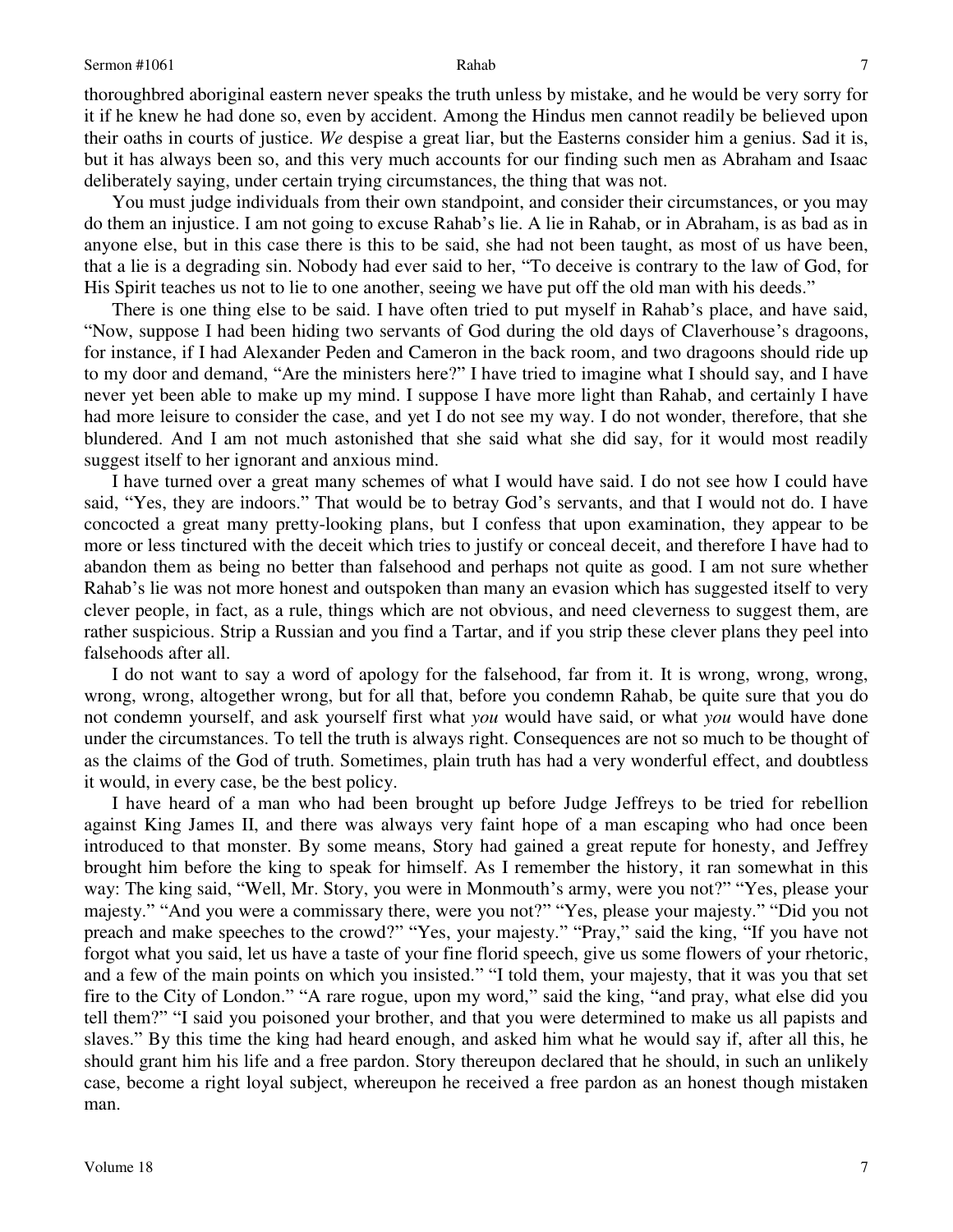In his case plain speaking did what falsehood could not have done, and if, in all cases, it did not turn out so, yet our duty is clear, and therefore, we must be prepared to do it and take the consequences. I suppose if Rahab had possessed great faith, she would have said, "It is my business to serve God but not to break God's laws, and as it will be breaking God's laws to lie I will not do it. I will take care of His servants as far as possible, but it is *His* business to take care of them after all, and I must not do evil that good may come." Though that would have been the best course, Rahab was not yet so instructed as to have thought of it, and I fear that a great many here would not have thought of it either. Her fault was by no means one which we can afford to throw stones at, avoid it carefully, but do not censure it selfcomplacently.

**IV.** Rahab's was A FAITH THAT WAS NOT ABOVE THE USE OF OUTWARD SIGNS AND SEALS.

Please note this. There are persons in the world who altogether despise the outward ordinances, they may be good, but they are not wise. Rahab first of all required from these spies an oath that they would preserve her, and next they gave her a token, a scarlet line, which was to be hung in her window. This was the blood red flag of Israel. Was it not hoisted on the Passover night, so that the angel might pass by and deliver the people? She felt great comfort when she had placed the token in her window. She was not superstitious, she did not believe that anything mystical was in the red cord, but she put it there because she had been told to do so.

Now, the highest faith in Christ is perfectly consistent with the obedient use of Christian ordinances. We are resting on the precious blood of Christ, not upon sacraments. God forbid we should ever build our hope upon baptism or on the Lord's Supper. What are these things in themselves, but very vanity if we repose confidence in them? At the same time the Lord has given us baptism as the emblem of His death, His burial, and His resurrection, and if we believe we have been buried with Him and are risen with Him, let us hang this scarlet cord in our window. He has given us the ordinance of the Lord's Supper to be the emblem of His death, let us eat the bread and drink the wine in memory of Him. We do not trust in the emblems in the slightest degree. We abhor the idea. Still we put the scarlet cord in our window, and thus let all men know that we believe in Jesus. We are not ashamed to show His death till He come. Yes, and we enter the house, that is the church, and we delight to dwell there, numbered among God's people. We are not ashamed to be known to be members of the brotherhood of the Lord Jesus Christ. Do not seek to get a faith that would cast off the assistance which God's Spirit appoints you. Everything that is of man's invention put aside, but that which is of God's ordaining is for your benefit, and you are bound to hold to it even though it is little as a scarlet line in the window.

### **V.** HER FAITH WAS SAVING FAITH.

I have shown how it was grievously marred, but it was effectual notwithstanding. She was saved when all the city wall went down. Her house was on the wall, but there it stood. Must it not have seemed strange? The walls began to rock and shake, and then down they fell with a thundering sound, and upward flew dense clouds of dust, but above all there stood the piece of the wall on which was Rahab's house, like an island in the midst of a tempestuous sea.

The Israelites dashed over the ruins of the wall, pursued the doomed men with fury, and slew them, for they had been ordained of God to be their executioners. Not one escaped, but no sword came near to Rahab's bosom, no death took away one of her kindred. She was saved. She was taken out of her house with her friends, and put outside the camp of the Israelites, and afterwards received into it. She was married to Salmon, a prince of Judah, and afterwards had the high dignity of being one of the ancestors of our Lord. So, dear brethren, true faith in Christ, despite its weakness, will save us, separate us from the world, join us unto God's Israel, marry us to the true Prince of Judah, gives us kinship with the Lord Jesus Christ, and what higher dignity is there to receive?

**VI.** With this I shall close when I have mentioned the last point, and that is HER FAITH BECAME WITH GOD ACCEPTABLE, SO THAT SHE WAS THE MEANS OF THE SALVATION OF OTHERS.